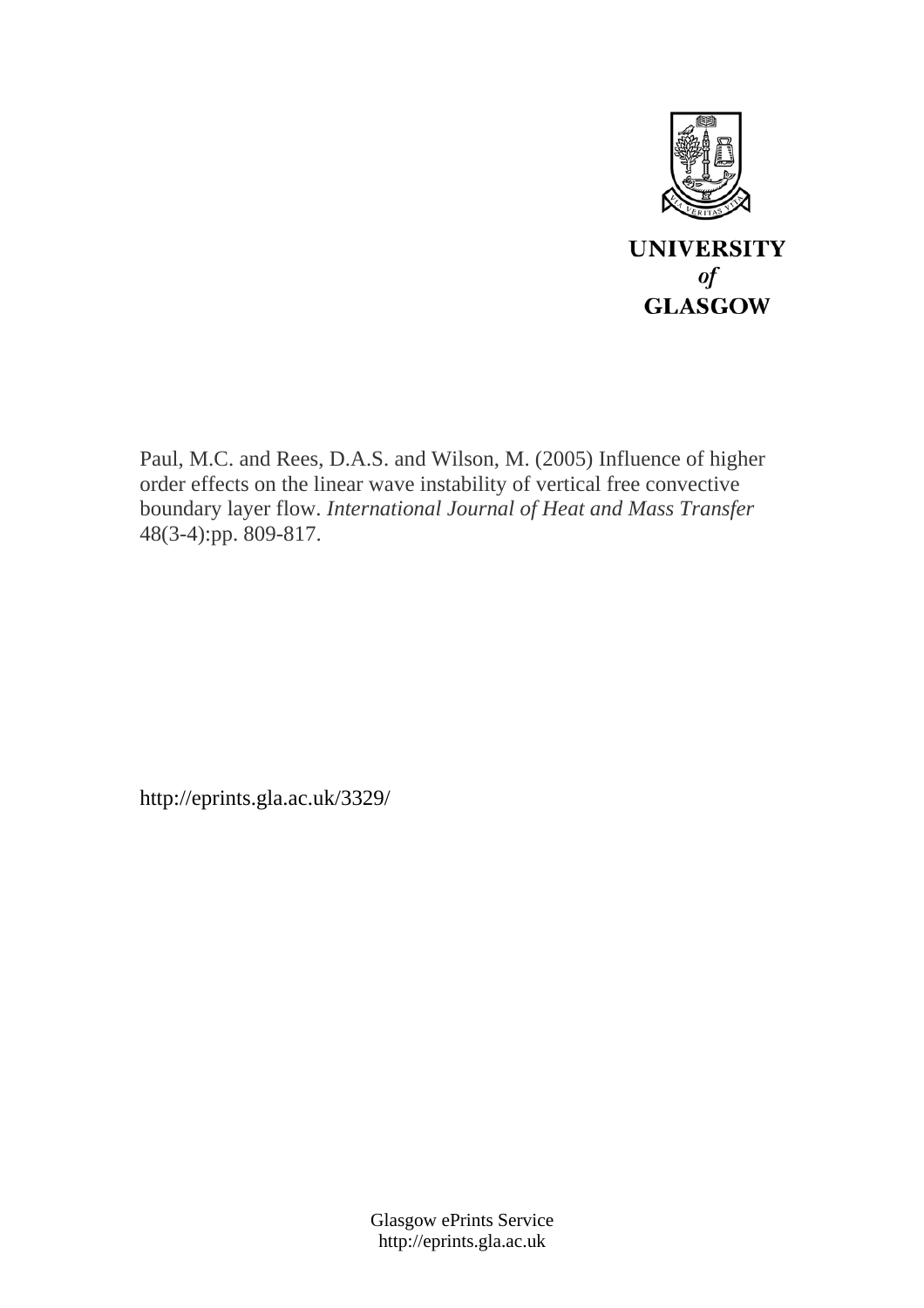# THE INFLUENCE OF HIGHER ORDER EFFECTS ON THE LINEAR INSTABILITY OF VERTICAL FREE CONVECTIVE BOUNDARY LAYER FLOW

Manosh C- Paul <sup>y</sup> D- Andrew S- Rees Michael Wilson

Department of Mechanical Engineering, University of Bath, Claverton Down, Bath, BA2 7AY, UK

# Abstract

We examine the stability of free convective boundary layer flow over a vertical heated at plate with respect to twodimensional wave disturbances- In particular we determine the external contracts external geometry on the stability criterion-contracts criterionis the bounded by the bounded by two semi-forming plates for an angle  $\alpha$  we define  $\alpha$  and  $\alpha$ vertical plate is held at a uniform hot temperature while the other is either insulated or is described at the ambient temperature of the used in the used in the use of the unit of the analysis is a twoterm boundarylayer approximation using the method of matched asymptotic expansions- at modification - A modification of the Mathematic method is used to solve the method is used the wavedisturbance equations numerically-been delineated for numerically-been delineated for numerical dierent values of wedge angle where the working uids are water and air- We find that the critical distance from the leading edge beyond which disturbances grow is strongly dependent on  $\alpha$ , and this suggests that the external geometry of the fluid domain exerts a considerable influence on stability criteria.

 $keyworus.$  Free convection, Doundary layer, wave instability, Higher order effects

There is a very large literature associated with the analysis of thermal boundary layer instabilities- A comprehensive review of the wider topic of thermal boundary layer ows was reviewed by Gebhart the vertical free convection boundary layer the basic own convection boundary layer the basic own convection boundary layer than  $\mathbb{R}^n$ arises from the presence of buoyancy forces, but the primary instability is well-known to be hydrodynamic in origin- Thus this boundary layer shares some stability characteristics with the Blasius boundary layer and is subject to a primary mode of instability in the form of two-dimensional waves travelling in the streamwise direction (see Nachtsheim , and see the sparrow of the secondaries in partners of the statement is the second of the state of the first - The experimental work undertaken by Szewczyk also demonstates that there is

y Current address: Department of Mechanical Engineering, University of Glasgow, Glasgow  $G12$  8QQ. Scotland

Corresponding author. Email: D.A.S.Rees@bath.ac.uk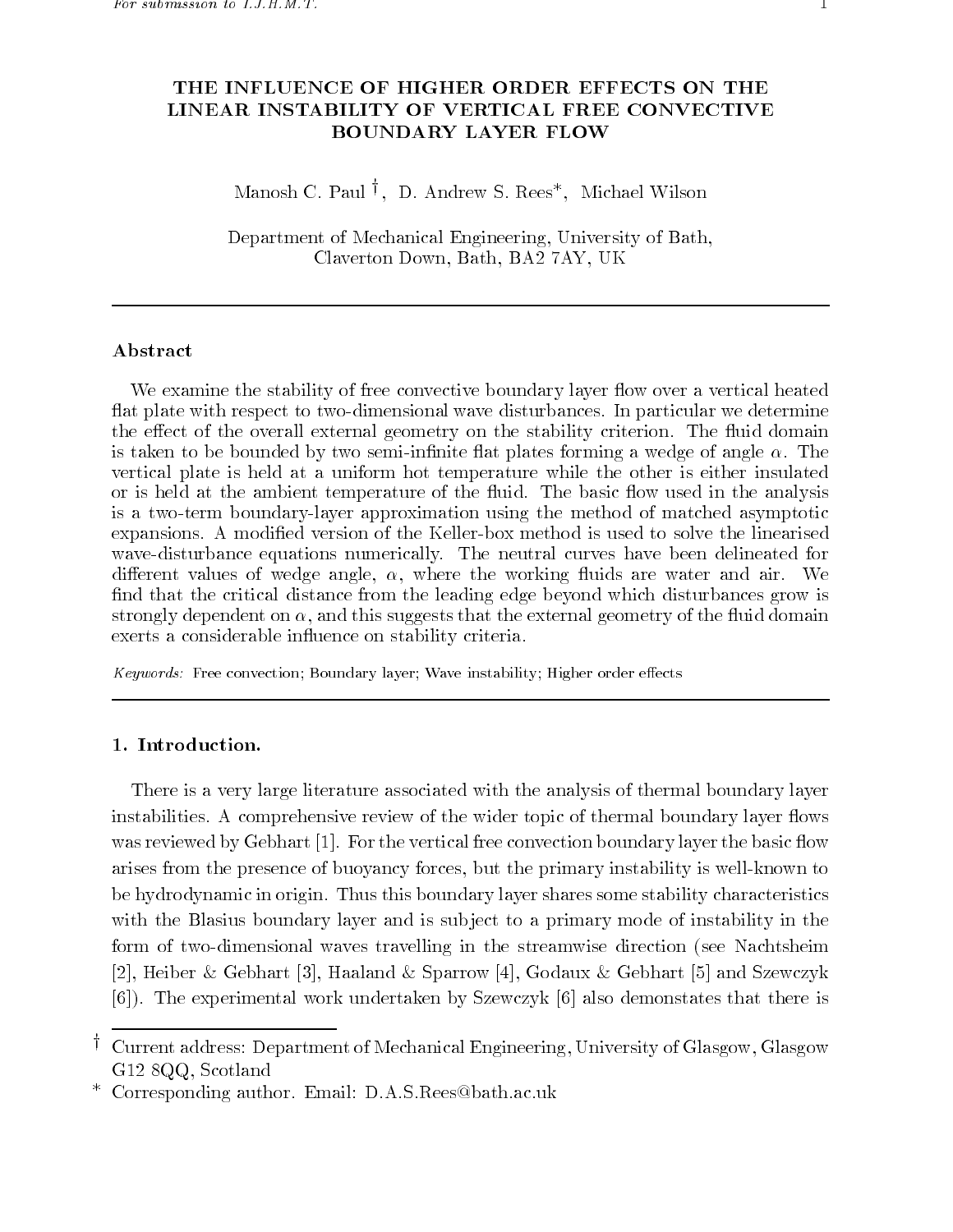a three-dimensional secondary instability mechanism which occurs further downstream; to date there are no theoretical studies of this particular aspect-

Most of the earlier theoretical studies of the linear stability characteristics of boundary layer ows use the parallel ow approximation- In these analyses the basic ow is assumed either to be parallel, or, more generally, sufficiently slowly varying in the streamwise direction that such variations may be ignored and sparrows may be increased and  $\mathcal{L}$ allowed for the nonparallelism which is inherent in free convective flows by incorporating x-dependent terms in their disturbance equations, which are the equivalent to the Orr-Somerfeld equations- In they conclude that such nonparallel eects serve to increase the neutral distance relative to the Theory and Nachtsheim ( ) is not denoted by Nachtsheim ( ) and the second theory-

All of the above authors used the leading order boundary layer flow as the basic flow whose stability was considered that the leading order boundary layer order boundary layer order boundary layer forms part of an asymptotic theory which is valid in the asymptotic limit of large distances from the leading edge- However it remains fairly accurate at moderate distances from the leading edge- In the present paper we use a more accurate representation of the flow in the boundary layer by determining the influence on the boundary layer of the ow which is induced in the region external to the boundary layer- The analysis of the interaction of the boundary layer flow and the external region can only be made by invoking the boundary layer approximation and subsequent application of the method of matched asymptotic expansions- Again this means that the distance from the leading edge  $(x)$  should be asymptotically large, but the result of the ensuing stability analysis  $\mathcal{W}$  a  $\mathcal{W}$  -rections to the leading boundary layer of  $\mathcal{W}$ necessarily vanishingly small when using higher order boundary layer theory to describe the basic flow at the marginally stable value of  $x$ .

Such a technique has been used recently by Storesletten and Rees who considered the the onset of instabilities in the form of streamwise vortices which occur in the thermal boundary layer induced by a heated inclined surface embedded in a saturated porous medium- Those authors discovered that stability criteria are very highly dependent on the flow field which is external to the boundary layer.

In the present paper we extend the technique of by applying the method of analysis of Storesletten and Rees to the problem of the wave instability of thermal boundary layer ow of a clear uid from a vertical surface- As in we assume that the uid is by two semiinnites-definite at plates-surface is the vertical heated surface while  $\alpha$ the other is either insulated or at the ambient temperature of the medium- The surfaces form a wedge of angle  $\alpha$ , and the basic flow is obtained using the method of matched asymptotic expansions- Although the leading order boundary ow is independent of further terms are functions of - The full disturbance equations are reduced to ordinary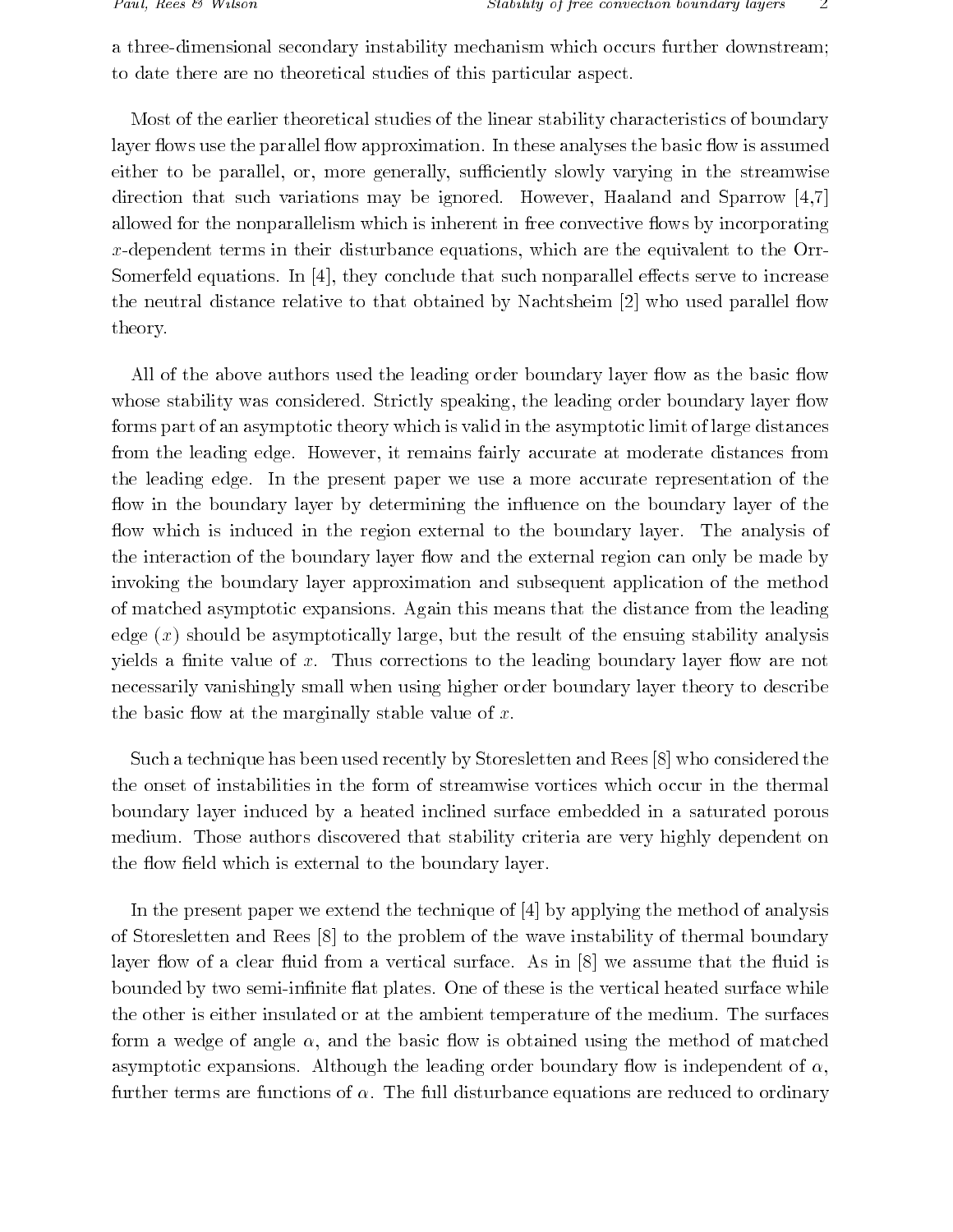# Nomenclature

| $A_0$               | constant                                                 |
|---------------------|----------------------------------------------------------|
| $d_{\mathcal{A}}$   | natural lengthscale                                      |
| F, G, H             | disturbances                                             |
| $F_0$ , $H_0$       | leading order boundary layer solutions                   |
| $F_1, H_1$          | first order boundary layer solutions                     |
| g                   | gravitational acceleration                               |
| $\boldsymbol{k}$    | wavenumber                                               |
| $\boldsymbol{P}$    | dynamic pressure                                         |
| Pr                  | Prandtl number                                           |
| $\boldsymbol{r}$    | nondimensional radial distance from origin               |
| $\bar{r}$           | radial distance from origin                              |
|                     | nondimensional time                                      |
| $\frac{t}{\bar{t}}$ | time                                                     |
| T                   | temperature of the fluid                                 |
| u, v                | nondimensional fluid velocities in the $x, y$ directions |
| $\bar{u}, \bar{v}$  | fluid velocities in the $\bar{x}$ , $\bar{y}$ directions |
| U                   | natural velocity scale                                   |
| x, y                | nondimensional Cartesian coordinates                     |
| $\bar{x}, \bar{y}$  | Cartesian coordinates                                    |

Greek symbols

| $\alpha$   | wedge angle                      |
|------------|----------------------------------|
| $\beta$    | coefficient of thermal expansion |
| $\gamma$   | scaled wedge angle               |
| $\Delta T$ | temperature scale                |
| $\epsilon$ | small value                      |
| η          | similarity variable              |
| $\theta$   | scaled temperature               |
| $\kappa$   | thermal diffusivity              |
| $\lambda$  | complex exponential growth rate  |
| $\nu$      | fluid viscosity                  |
| $\rho$     | density of fluid                 |
| $\phi$     | angular coordinate               |
| $\psi$     | streamfunction                   |
| Ψ          | streamfunction in outer region   |
| $\omega$   | vorticity                        |
|            |                                  |

Superscripts and subscripts

|                  | basic flow                         |
|------------------|------------------------------------|
| $\epsilon$       | critical                           |
| D                | disturbance                        |
|                  | imaginary part                     |
| $\boldsymbol{n}$ | normal derivative                  |
| R                | real part                          |
| $\overline{w}$   | wall or heated surface             |
| $\propto$        | ambient conditions                 |
|                  | derivatives with respect to $\eta$ |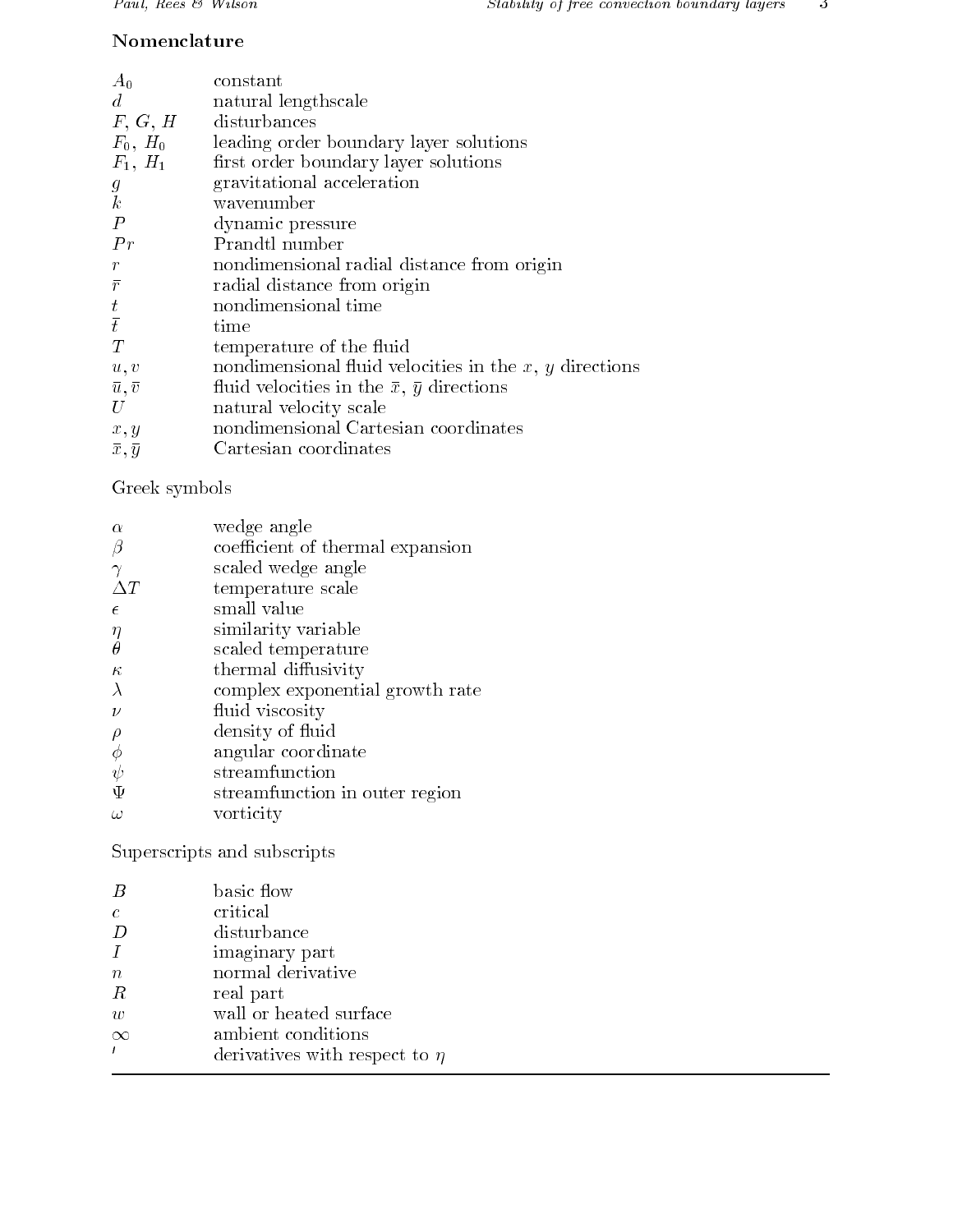differential form in the usual way and are solved numerically to determine how the shape of the overall fluid domain affects the stability criterion.

# - Government equations-between the contract of the contract of the contract of the contract of the contract of

We consider the two-dimensional free convective boundary layer flow from a vertical semiin is shown in Fig. 2011 in Fig. 2012 in Fig. 2013 in Fig. 2014 in Fig. 2013 in Fig. 2014 in Fig. 2014 in F only others parameters is the wedge angles in the chosen frame of reference is chosen frame of reference where the x-axis is aligned vertically with the heated surface and the  $y$ -axis is perpendicular to this.

The system of equations which describe the free convection from a vertical plate is taken to be the Navigan Stokes and energy equations- I be and that we are constructed in the sub ject to the Boussinesq approximation this system is written in the dimensional form

$$
\bar{u}_{\bar{x}} + \bar{v}_{\bar{y}} = 0,\tag{1}
$$

$$
\bar{u}_{\bar{t}} + \bar{u}\bar{u}_{\bar{x}} + \bar{v}\bar{u}_{\bar{y}} = -\frac{1}{\rho}P_{\bar{x}} + \nu(\bar{u}_{\bar{x}x} + \bar{u}_{\bar{y}y}) + g\beta(T - T_{\infty}),\tag{2}
$$

$$
\bar{v}_{\bar{t}} + \bar{u}\bar{v}_{\bar{x}} + \bar{v}\bar{v}_{\bar{y}} = -\frac{1}{\rho}P_{\bar{y}} + \nu(\bar{v}_{\bar{x}x} + \bar{v}_{\bar{y}y}),\tag{3}
$$

$$
T_{\bar{t}} + \bar{u}T_{\bar{x}} + \bar{v}T_{\bar{y}} = \kappa (T_{\bar{x}x} + T_{\bar{y}y}). \tag{4}
$$

Here  $\bar{u}$  and  $\bar{v}$  are the velocity components in the  $\bar{x}$  and  $\bar{y}$ -directions, respectively, t is time,  $P$  is the dynamic pressure,  $T$  is the temperature,  $g$  is the gravitational acceleration in the negative  $\mathcal{U}$  is the density of the uid the uid the uid the uid the uid the uid the kinematic viscosity of the uid the uid the uid the uid the uid the uid the uid the uid the uid the uid the uid the uid the uid the diffusivity and  $\beta$  is the coefficient of thermal expansion.

The boundary conditions for  $\mathbb{R}^n$  and  $\mathbb{R}^n$  and  $\mathbb{R}^n$  are case of an isothermal plate are case of an isothermal plate are case of an isothermal plate are case of an isothermal plate are case of an isotherma

$$
\bar{u} = \bar{v} = 0, \quad T = T_w \quad \text{at} \quad \bar{y} = 0, \quad \bar{x} \ge 0 \tag{5}
$$

$$
\bar{u} = \bar{v} = 0
$$
, and either  $T_n = 0$  or  $T = T_{\infty}$  on the second surface, (6)

and

$$
T \to T_{\infty} \quad \text{as} \quad \bar{r} = (\bar{x}^2 + \bar{y}^2)^{1/2} \to \infty,\tag{7}
$$

where  $\frac{1}{1}$  is the ambient temperature of the uideling temperature of the uideling temperature of the uideling temperature of the uideling temperature of the uideling temperature of the uideling temperature of the uid with Tw  $\alpha$  , the matrix of the normal density denotes the normal denotes the normal derivative  $\alpha$  , and  $\alpha$ nondimensionalized using the following transformations

$$
(\bar{x}, \bar{y}) = d(x, y), \qquad \bar{t} = (d/U)t, \qquad (\bar{u}, \bar{v}) = U(u, v) \qquad T - T_{\infty} = (T_w - T_{\infty})\theta, \quad (8)
$$

where the natural length and velocity scales,  $d$  and  $U$ , are given by,

$$
d = \left(\frac{\nu^2}{g\beta\Delta T}\right)^{1/3}, \qquad U = \left(g\beta\nu\Delta T\right)^{1/3}.
$$
 (9)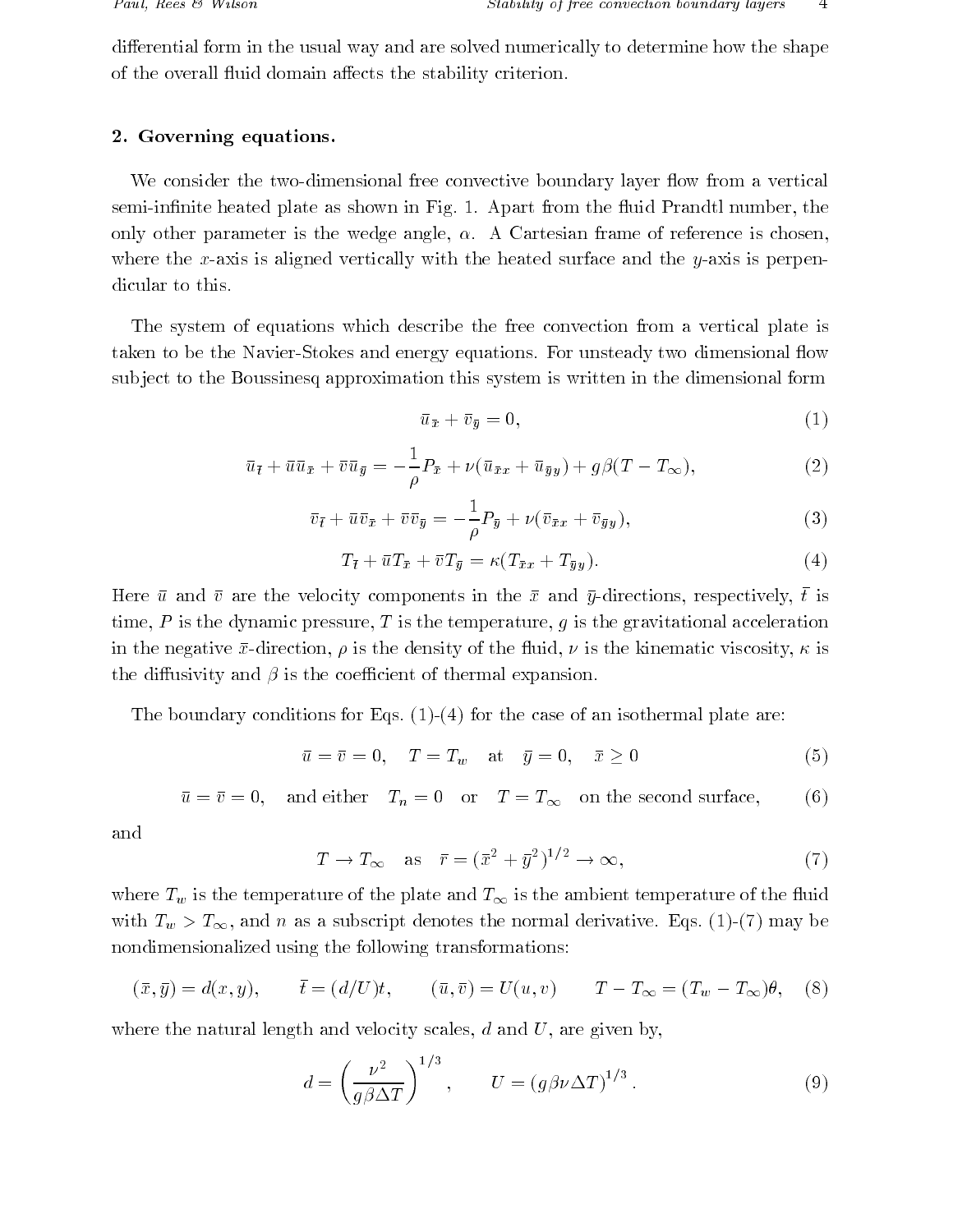A further simplication is afforded by the introduction of a streamfunction,  $\psi$ , according  $\mathcal{F}$  and  $\mathcal{F}$  and  $\mathcal{F}$  are the contract of  $\mathcal{F}$  and  $\mathcal{F}$  are the contract of  $\mathcal{F}$  and  $\mathcal{F}$ 

$$
\nabla^4 \psi = \nabla^2 \psi_t + \psi_y \nabla^2 \psi_x - \psi_x \nabla^2 \psi_y - \theta_y,\tag{10}
$$

$$
\frac{1}{Pr}\nabla^2\theta = \theta_t + \psi_y \theta_x - \psi_x \theta_y,\tag{11}
$$

where P r  $\sim$  . The corresponding boundary corresponding boundary conditions may be a written as follows

$$
\psi_y = \psi = 0, \quad \theta = 1 \quad \text{at} \quad y = 0, \quad x \ge 0 \quad [\text{i.e. } \phi = 0]
$$
\n(12)

$$
\psi = \psi_n = 0, \text{ and either } \theta_n = 0 \text{ or } \theta = 0 \text{ on } \phi = \alpha,
$$
 (13)

and

$$
\theta \to 0 \quad \text{as} \quad r = (x^2 + y^2)^{1/2} \to \infty. \tag{14}
$$

### $B = \frac{1}{2}$  and  $B = \frac{1}{2}$  and  $B = \frac{1}{2}$  and  $B = \frac{1}{2}$  and  $B = \frac{1}{2}$  and  $B = \frac{1}{2}$  and  $B = \frac{1}{2}$  and  $B = \frac{1}{2}$  and  $B = \frac{1}{2}$  and  $B = \frac{1}{2}$  and  $B = \frac{1}{2}$  and  $B = \frac{1}{2}$  and  $B = \frac{1}{2}$  and  $B = \frac{1}{2}$  a

In this section we determine the twoterm solution of the undisturbed basic boundary layer ow using the method of matched asymptotic expansions- The basic ow which we denote by the subscript  $B$ , is steady and two-dimensional and it satisfies the equations

$$
\nabla^2 \psi_B = \omega_B \tag{15}
$$

$$
\nabla^2 \omega_B = \frac{\partial \psi_B}{\partial y} \frac{\partial \omega_B}{\partial x} - \frac{\partial \psi_B}{\partial x} \frac{\partial \omega_B}{\partial y} - \frac{\partial \theta_B}{\partial y} \tag{16}
$$

$$
\frac{1}{Pr}\nabla^2\theta_B = \frac{\partial\psi_B}{\partial y}\frac{\partial\theta_B}{\partial x} - \frac{\partial\psi_B}{\partial x}\frac{\partial\theta_B}{\partial y}
$$
(17)

where  $\psi_B$  is the basic flow streamfunction and  $\omega_B$  denotes the basic vorticity, as defined  $\alpha$  , are to be solved subdivisions of the boundary layer approximation  $\alpha$  , and the boundary layer approximation Therefore we introduce the following expansions for the streamfunction and temperature in the boundary layer region

$$
\psi_B = x^{3/4} F_0(\eta) + F_1(\eta) + \cdots \tag{18}
$$

$$
\theta_B = H_0(\eta) + x^{-3/4} H_1(\eta) + \cdots \tag{19}
$$

where the similarity variable  $\eta$  is given by

$$
\eta = y/x^{1/4},\tag{20}
$$

and we apply the boundary layer approximation we we assume that  $\alpha$  y-yequations for the zeroth order terms,  $F_0$  and  $H_0$ , correspond to the classical problem:

$$
F_0''' + \frac{3}{4} F_0 F_0'' - \frac{1}{2} F_0' F_0' + H_0 = 0, \qquad (21)
$$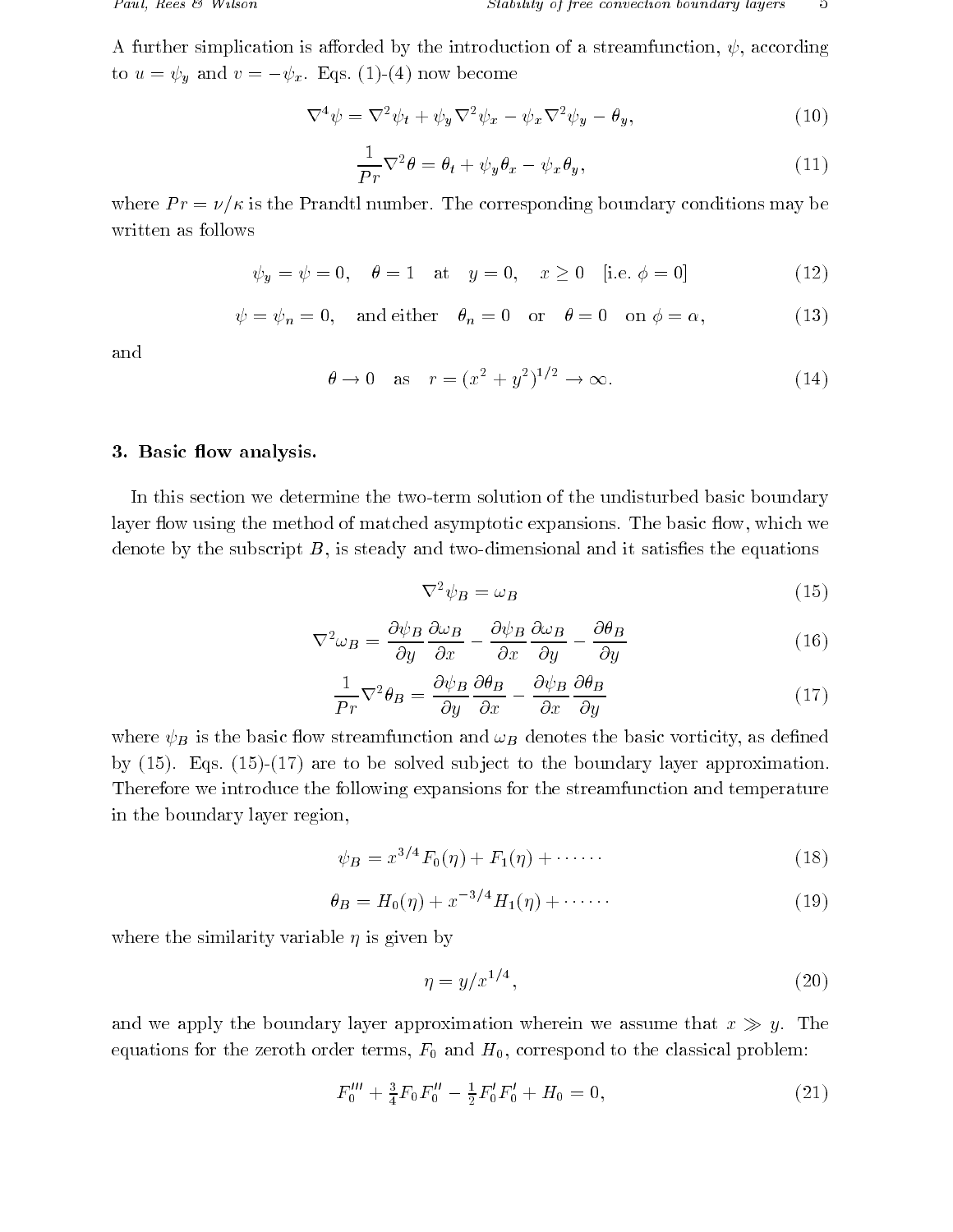$$
H_0'' + \frac{3}{4}Pr\ F_0 H_0' = 0,\tag{22}
$$

sub ject to

$$
F_0(0) = F'_0(0) = 0, H_0(0) = 1, \qquad F'_0(\infty) = H_0(\infty) = 0.
$$
 (23)

given that solutions to Eq. (Eq. Steel) to decay to all the regions the region outside the region of  $\mathcal{L}$ boundary layer is isothermal and we may ignore the temperature field in this potential ow region- If we denote by the outerregion streamfunction then we may expand it according to

$$
\Psi_B = r^{3/4} \Psi_0(\phi) + \Psi_1(\phi) + \cdots \tag{24}
$$

where the polar coordinates, r and  $\phi$ , are defined as

$$
x = r \cos \phi, \qquad y = r \sin \phi. \tag{25}
$$

is different by A then as shown by A then as shown by A then  $\cap$  as a theoretically associated by A then as shown by

$$
\nabla^2 \Psi_0 = 0,\tag{26}
$$

sub ject to

$$
\Psi_0(\phi = 0) = A_0, \qquad \Psi_0(\phi = \alpha) = 0, \tag{27}
$$

where the inhomogeneous boundary condition represents an asymptotic matching of  $v$ with the solution-  $\mu$  and solution-  $\mu$  is the solution- as  $\mu$  ,  $\mu$  ,  $\mu$  ,  $\mu$  ,  $\mu$  ,  $\mu$  ,  $\mu$ 

$$
\Psi_0 = -A_0 \frac{\sin \frac{3}{4}(\phi - \alpha)}{\sin \frac{3}{4}\alpha}.
$$
\n(28)

We note for later reference that this solution is singular when is singular when  $\mathcal{N}$  $\mathbb{R}$  . The rewriting the rewriting the rewriting the similar similar similar similar similar similar similar similar similar similar similar similar similar similar similar similar similar similar similar similar simi follows that the behaviour of  $\Psi_0$  in the matching region is given by

$$
\Psi_0 \sim A_0 \left( 1 - \frac{3}{4} \eta x^{-3/4} \cot \frac{3}{4} \alpha + \cdots \right). \tag{29}
$$

The second term in  $(29)$  provides the matching condition for the second streamfunction  $term$  in the boundary layer expansion,  $(18)$ .

 $\mathcal{S}$  the equations for F-H  $\mathcal{S}$  and H-H  $\mathcal{S}$  and H-H  $\mathcal{S}$  and H-H  $\mathcal{S}$  and H-H  $\mathcal{S}$  and H-H  $\mathcal{S}$  and H-H  $\mathcal{S}$  and H-H  $\mathcal{S}$  and H-H  $\mathcal{S}$  and H-H  $\mathcal{S}$  and H-H  $\mathcal{S}$  and H-H  $\math$ layer terms, are

$$
F_1''' + \frac{3}{4}F_0 F_1'' - \frac{1}{4}F_0' F_1' + H_1 = 0
$$
\n(30)

$$
H_1'' + \frac{3}{4} Pr (F_0 H_1)' = 0 \tag{31}
$$

sub ject to

$$
F_1(0) = F'_1(0) = 0
$$
,  $H_1(0) = 0$ ,  $F'_1(\infty) = -\frac{3}{4}A_0 \cot \frac{3}{4}\alpha$ ,  $H_1(\infty) = 0$  (32)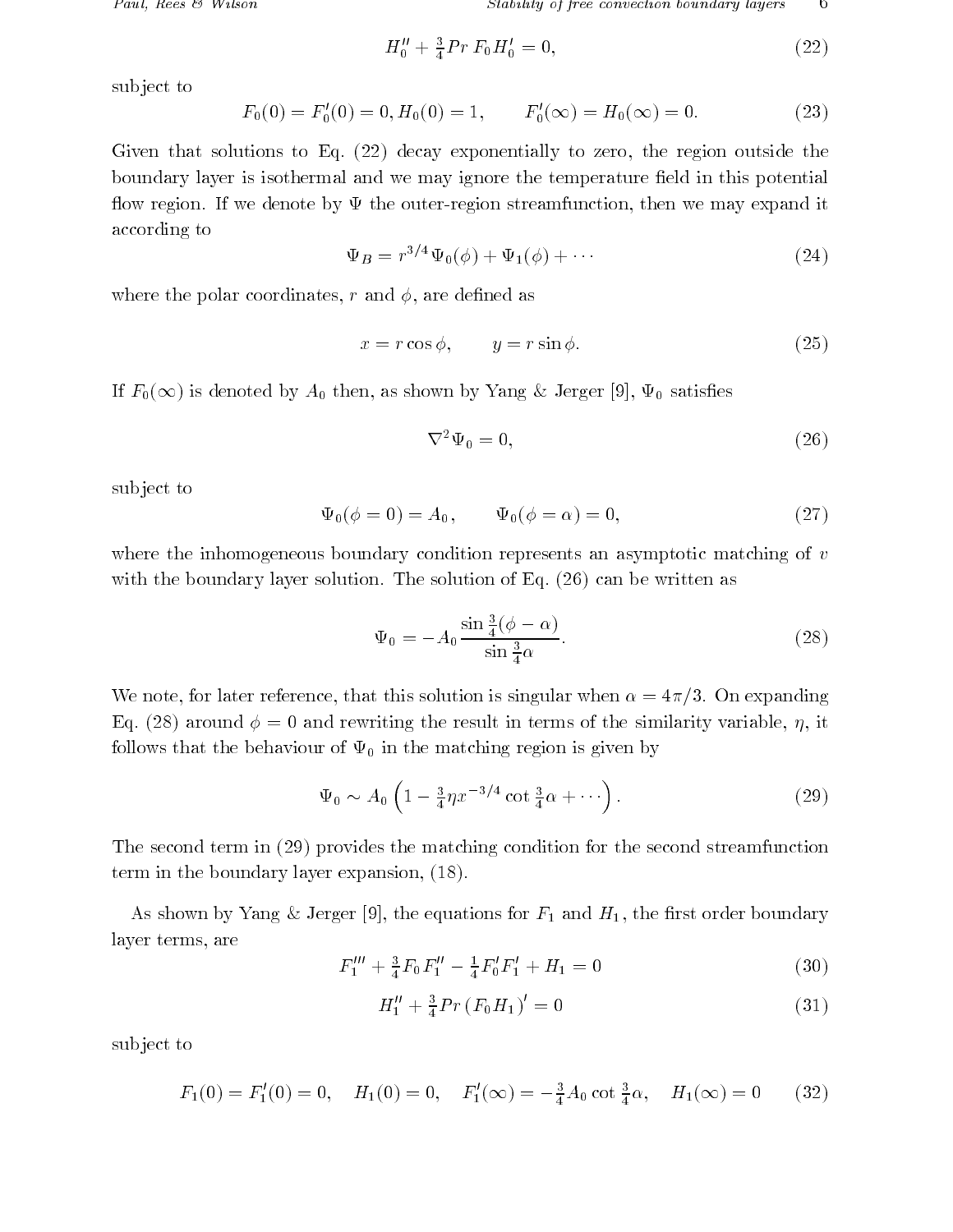where the inhomogeneous boundary condition represents a matching with the  $O(x^{-(\gamma+\gamma)})$ term in Eq. ( ), it contributes integration of  $\equiv$  queries in the values in the values in the values

$$
F_1''(0) = -0.13908, \quad H_1'(0) = 0, \quad A_1 = -2.0622 \tag{33}
$$

where

$$
F_1(\eta) \sim -\frac{3}{4} \cot \frac{3}{4} \alpha \left[ -\eta A_0 + A_1 \right]
$$
 as  $\eta \to \infty$ . (34)

The corresponding values for air  $(Pr = 0.7)$  are

$$
F_1''(0) = -0.39967, \quad H_1'(0) = 0, \quad A_1 = -3.37412. \tag{34}
$$

We note that

$$
H_1 = 0 \tag{35}
$$

may be derived analytically from equation  $(31)$ , and therefore there is no correction to the temperature field at this order.

### - Linear stability analysis-

In this section we develop the linear stability equations for the basic flow given above by substituting

$$
\psi(x, y, t) = \psi_B(x, y) + \epsilon \psi_D(x, y, t) \tag{36}
$$

$$
\theta(x, y, t) = \theta_B(x, y) + \epsilon \theta_D(x, y, t), \qquad (37)
$$

into Eqs-into Eqs-into Eqs-into the and the asymptotic that the asymptotic theory of the asymptotic theory of section is being used to obtain what is hoped to be a closer approximation to the basic now that is provided by the leading order boundary layer solution. On tailing jt  $\sqrt{ }$ and linearising we obtain the following system of linearised disturbance equations in streamfunction/vorticity form:

$$
\nabla^2 \psi_D = \omega_D \tag{38}
$$

$$
\nabla^2 \omega_D = \frac{\partial \omega_D}{\partial t} + \frac{\partial \psi_B}{\partial y} \frac{\partial \omega_D}{\partial x} + \frac{\partial \psi_D}{\partial y} \frac{\partial \omega_B}{\partial x} - \frac{\partial \psi_B}{\partial x} \frac{\partial \omega_D}{\partial y} - \frac{\partial \psi_D}{\partial x} \frac{\partial \omega_B}{\partial y} - \frac{\partial \theta_D}{\partial y}
$$
(39)

$$
\frac{1}{Pr}\nabla^2\theta_D = \frac{\partial\theta_D}{\partial t} + \frac{\partial\psi_B}{\partial y}\frac{\partial\theta_D}{\partial x} + \frac{\partial\psi_D}{\partial y}\frac{\partial\theta_B}{\partial x} - \frac{\partial\psi_B}{\partial x}\frac{\partial\theta_D}{\partial y} - \frac{\partial\psi_D}{\partial x}\frac{\partial\theta_B}{\partial y}
$$
(40)

 $D = \{D\}$  represents the vorticity corresponding to the basic over  $D = \{D\}$ priate boundary conditions to solve the disturbance equations are

$$
\psi_{Dy} = \psi_D = 0, \quad \theta_D = 0 \quad \text{at} \quad y = 0, x \ge 0
$$
\n(41)

$$
\psi_{Dy} \to 0, \quad \omega_D \to 0 \quad \theta \to 0 \quad \text{as} \quad y \to \infty. \tag{42}
$$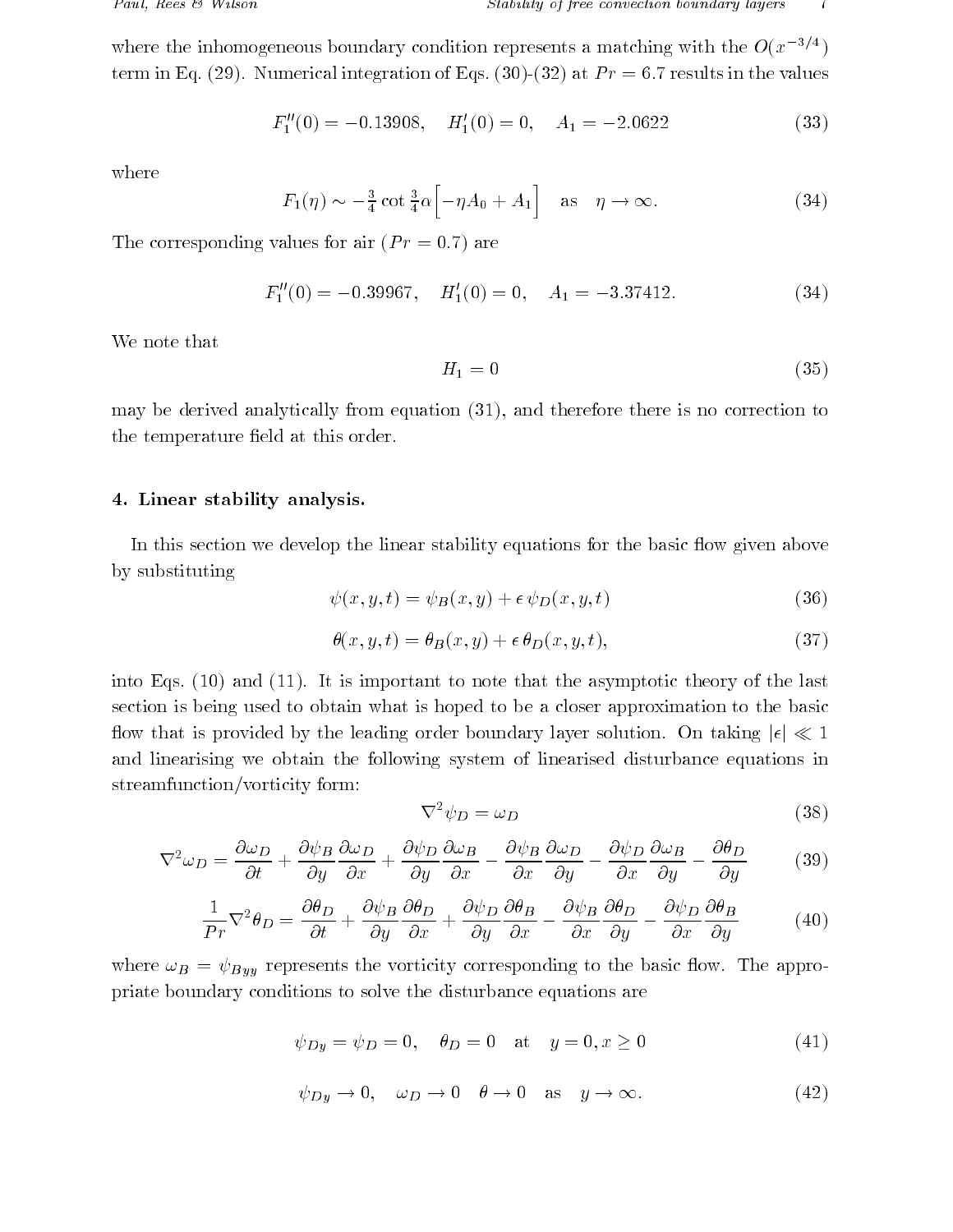We now impose the parallel flow approximation where we assume that the disturbances have solutions of the form.

$$
\begin{pmatrix} \psi_D \\ \omega_D \\ \theta_D \end{pmatrix} = \begin{pmatrix} F(y) \\ G(y) \\ H(y) \end{pmatrix} e^{(ikx + \lambda t)} \tag{43}
$$

where the amplitudes  $\mathcal{L}_{\mathcal{A}}$  and  $\mathcal{L}_{\mathcal{A}}$  are the complex functions of y- Here  $\mathcal{A}$  . Here  $\mathcal{A}$ a real positive quantity and represents the wave number of the disturbance, and  $\lambda =$ r i is the complex temporal growth rates to complex the corresponds to the corresponding to  $\mathcal{U}$ and the computed value of  $\lambda_I$  is related to the wavespeed of the disturbance which is I keep the neutral stability condition  $\mathcal{U}_k$  . We consider the stabilities we consider the stability condition the form of a curve in the curve in the second theory which is referred to as the neutral curve-

 $\mathcal{L}_{\mathcal{A}}$  , and the substitute into Eqs. ( ), and the variable  $\mathcal{A}_{\mathcal{A}}$  is the variable variable variable from y to  $\eta$ , the disturbance equations take the forms,

$$
F'' - k^2 x^{1/2} F = x^{1/2} G \tag{44}
$$

$$
G'' + \frac{\partial \psi_B}{\partial x} x^{1/4} G' - \left[ k^2 + i\lambda_I + ik \frac{\partial \psi_B}{\partial y} \right] x^{1/2} G = \frac{\partial \omega_B}{\partial x} x^{1/4} F' - ik \frac{\partial \omega_B}{\partial y} x^{1/2} F - x^{1/4} H' \tag{45}
$$

$$
H'' + Pr \frac{\partial \psi_B}{\partial x} x^{1/4} H' - \left[ k^2 + i Pr \lambda_I + i k Pr \frac{\partial \psi_B}{\partial y} \right] x^{1/2} H = Pr \left[ \frac{\partial \theta_B}{\partial x} x^{1/4} F' - i k x^{1/2} \frac{\partial \theta_B}{\partial y} F \right] \tag{46}
$$

where primes represent differential version respect to  $\eta$  . Boundary conditions to be a satisfied by the disturbances are that

$$
F' = F = H = 0 \quad \text{at} \quad \eta = 0 \quad \text{and} \quad F, G, H \to 0 \quad \text{as} \quad \eta \to \infty. \tag{47}
$$

As this homogeneous system forms an eigenvalue problem for x and  $\lambda_I$  in terms of the wavenumber, k, an additional (complex) normalisation condition at  $\eta = 0$  is required to solve the disturbance equations and it is taken to be

$$
H' = 1.\t\t(48)
$$

This extra boundary condition means that we may solve Eqs-  and determine the eigenvalues  $\mathcal{A}$  and  $\mathcal{A}$  -formulation of the Kellerbox method is used is used is used is used is used is used is used in the Kellerbox method is used in the Kellerbox method is used in the Kellerbox method is to solve this ordinary differential eigensystem and it is discussed in the next section.

. In this section the numerical solution that the basic own experiment  $\mathbf{I}$  and  $\mathbf{I}$ the disturbance Eqs-  are discussed- The equations for the basic ow were solved using a standard shooting method which employs Newton-Raphson iteration techniques.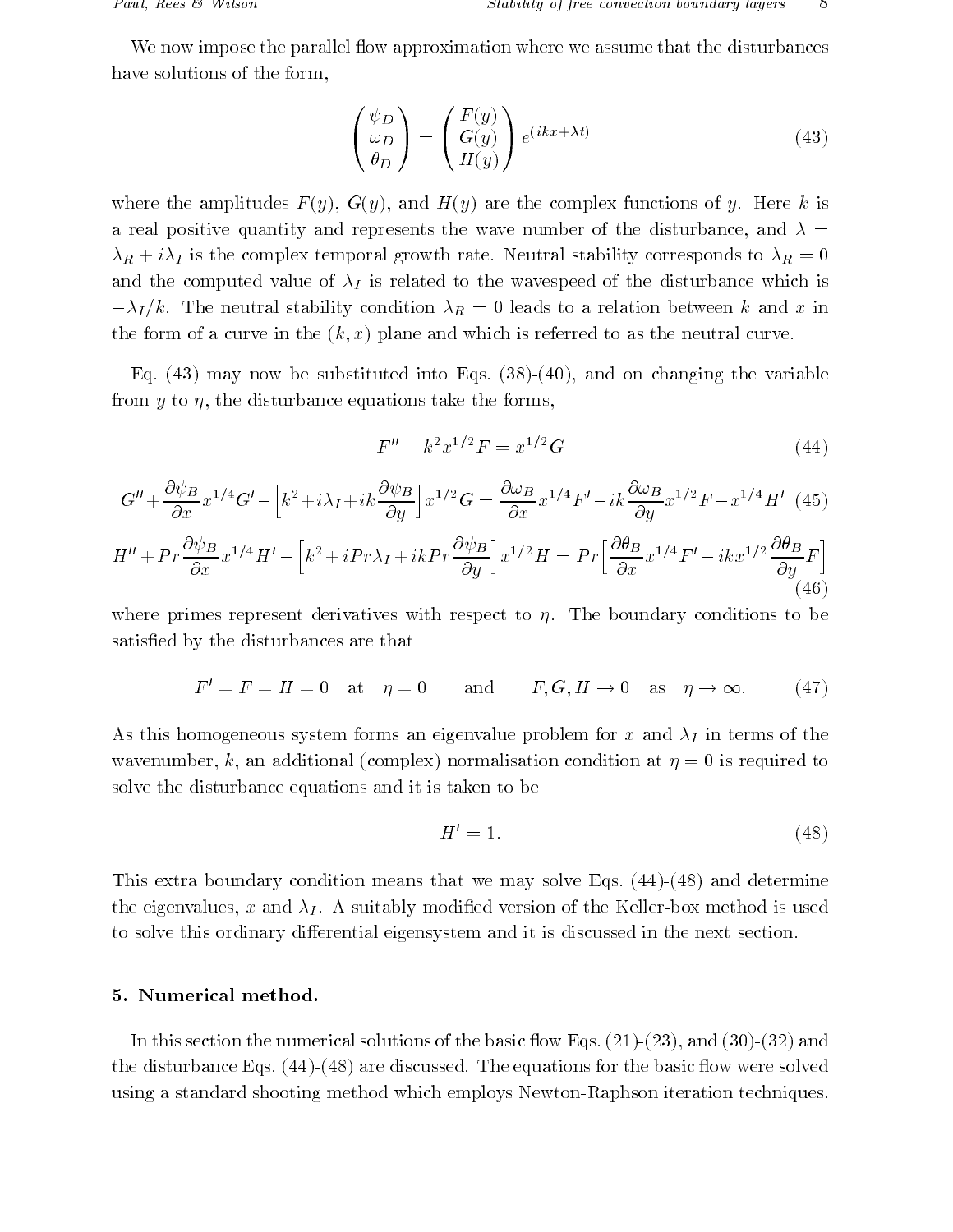In this method the ordinary dierential Eqs. and  $\mathbf{I}$  and  $\mathbf{I}$  and  $\mathbf{I}$  are written as a  $\mathbf{I}$ order system of ordinary differential equations and a 4th order Runge-Kutta method was employed to solve them-distributions are accurate to at least significant  $\mathcal{F}$ 

When solving the disturbance equations it was observed that the vorticity,  $G$ , and temperature function,  $H$ , both decay to zero very quickly as  $\eta$  increases, but that the streamfunction F does not alternative we introduced the alternative boundary conditions are alternative boundary

$$
F' + kx^{1/4}F \to 0 \quad \text{as} \quad \eta \to \infty \tag{49}
$$

which allows the streamfunction to exhibit the appropriate decay rate well before the streamfunction attains small values- Thus we were able to solve the problem on a smaller computational domain than would otherwise be necessary- All these disturbance equa tions are in the complex form, and after resolution into their real and imaginary parts we have six second order ordinary linear differential equations together with two eigenvalues.

Due to the stiffness of the eigensystem (especially for large values of  $\kappa x^{\gamma + \gamma}$  ) the Kungethe Form the Keller box complex to solve the disturbance equations- except the disturbance equationsmethod it is not necessary always to insist that the governing equations are reduced to first order form, and the present code solves the six second order differential equations using straightforward second order accurate central dierence approximations- When the difference equations are suitably arranged the presence of two eigenvalues,  $x$  and  $\lambda_I$  causes the Jacobian matrix of Newton-Raphson iteration scheme, which is a central part of the Keller box methodology to have two extra rows and columns over and above its usual block tridiagonal structure-block tridiagonal structure-blockthomas algorithm had to be been presented to be been presented in  $\mathcal{M}$ modified to account for this structural change; very similar schemes were used by Lewis et al et al media de la construction de la provincia de la construction de la construction de la construction d

We present most that the stability calculations for which we take We take P reserve the West P rate detailed stability results in the form of  $x$  neutral curves are shown in Figs- are shown in Figs-  $\alpha$  and  $\alpha$ where the dierent curves correspond to dierent values correspond to dierent values of the wedge anglesee that there are very substantial variations in the shapes of the curves and that the minimum value of  $\mathbf{M}$ value of  $\alpha$  defined according to

$$
\gamma = \frac{12\alpha}{\pi}.\tag{50}
$$

Figure 2 shows curves corresponding to the range  $0 < \gamma < 8$  (i.e.  $0 < \alpha < \frac{1}{3}\pi$ ), or, equivalently, 10  $< \gamma < 24$  (i.e.  $\frac{1}{3} \pi < \alpha < 2 \pi$ ). Those corresponding to the intermediate range,  $8 \leq \gamma \leq 10$  (i.e.  $\frac{1}{3}\pi \leq \alpha \leq \frac{1}{3}\pi$ ) are displayed in Fig. 3. We note that the curve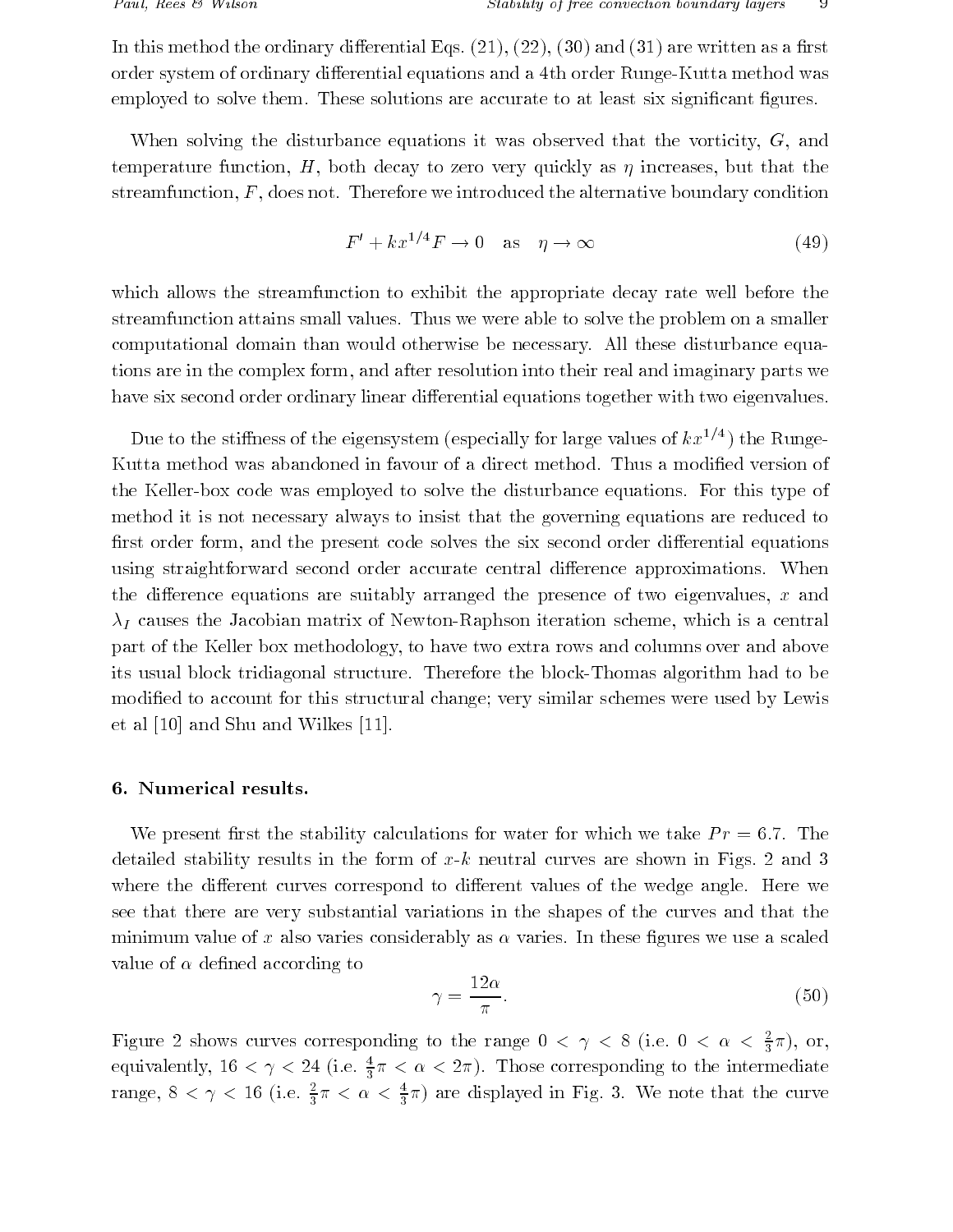which corresponds to taking only the leading order boundary layer flow as the basic flow is obtained when cot and a strain when the converse when when  $\mathcal{C}^{(n)}$  are and  $\mathcal{C}^{(n)}$  . The converse  $\mathcal{C}^{(n)}$ the asymptotic analysis for the basic flow breaks down when  $\cot 3\alpha/4$  is infinite, that is, for  $\alpha = 0, \frac{1}{3}\pi$  or  $\gamma = 0, 10$ .

When the wedge angle is  $\alpha = \frac{1}{3}\pi$  ( $\gamma = 8$ ) the neutral stability curve is unimodal and displays the usual characteristic for boundary layer flows of having a maximum wavenumber for which instability may be expected-that the weight decreases from the state of the west of the w this may be understood in terms of the effect of the second term in the basic vertical velocity which is negative and increasingly so as decreases- If crudely speaking we were to assume that instability takes place when the maximum streamwise velocity within the boundary layer attains a certain threshold value, then the decrease in this velocity due to the second term in the basic flow boundary layer analysis means that a greater distance from the leading edge is required before instability can take place-

On the other hand, when  $\alpha$  increases from  $\frac{1}{3}\pi$ , the second term in the boundary layer ow in constant the upwards velocity making the own more susceptible to instability- owners is seen quite clearly in Fig. .. . ...... curve is also found to answer to also found to answer. complicated bimodal form. In this case, as  $\alpha \rightarrow \frac{1}{3}\pi$ , the singular case mentioned above for which the asymptotic expansion breaks down, the critical value of x approaches zero.

The results from Figs-  $\mathcal{L}$  in  $\mathcal{L}$  are summarised the summarised in Fig. variation with of the local extrema of the neutral curves-the neutral curves-there is very seed the there is little variation of the critical value of x over most of this range, thereby lending confidence to analyses based on the leading only on the leading order boundary layer order boundary layer owever and  $\mathbf{H}$ results occur in the region fairly close to  $\alpha = \frac{1}{3}\pi$  due to the incipient breakdown of the asymptotic analysis- It highly likely that a much more accurate representation of the basic flow will be required for such cases, and this may very well need to involve a full solution of the elliptic governing equations.

Equivalent results for the case of air for which  $\mathbf{F}$  results for  $\mathbf{F}$  results for  $\mathbf{F}$ Again the neutral curve corresponding to the leading order boundary layer flow is given of the case is the case of the curve is understanded the curve is universal to the curve is united to the contr the neutral values of  $x$  increase in general, but the detailed evolution is complicated by the fact that the fact the substitute becomes biling the neutral political curve fact that the left handle minimum corresponds to the smaller minimum, whereas the right hand one assumes this dominance as  $\gamma$  decreases.

Fig. that the neutral values of  $\mathbf{A}$ in this regard the behaviour is identical to the behaviour is identical to that shown in Fig. assume increasingly bizarre shapes as  $\gamma$  increases.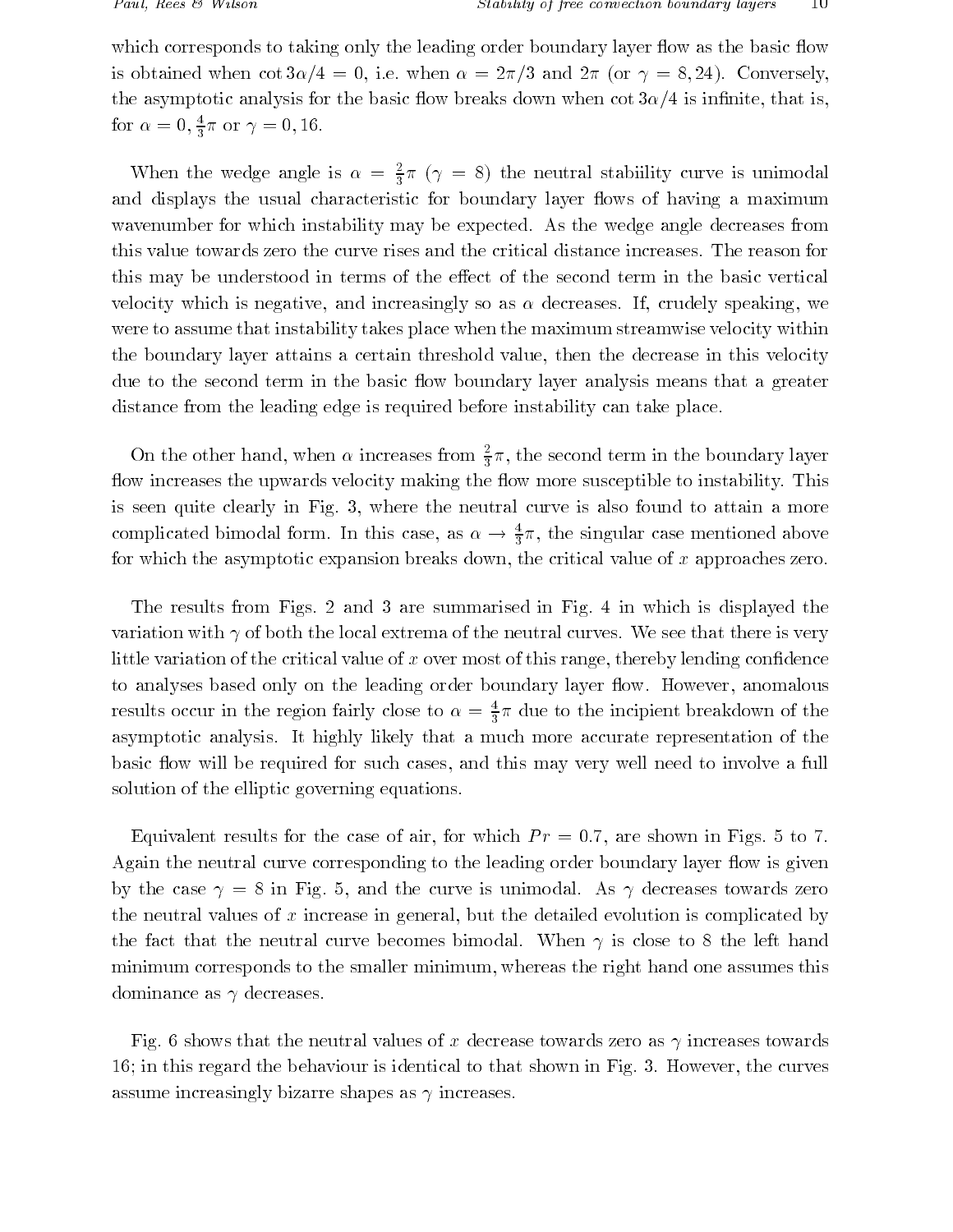The overall variation in the extrema of the extrema of the neutral curves with  $\mathcal{F}$ the ranges  $1 \leq \gamma \leq 5$  and  $1/\leq \gamma \leq 21$  (i.e.  $\frac{2}{10} \leq$  $\frac{1}{12} < \alpha/\pi < \frac{1}{12}$  ar  $\frac{1}{12}$  and  $\frac{1}{12}$  <  $\frac{1}{12} < \alpha/\pi < \frac{1}{12}$ ) t.  $12$  , there is the isomorphism very little variation in the critical value of x- But outside of these ranges there is a very strong variation suggesting that the thermal boundary layer flow of air is particularly sensitive to the external geometry-

Over much of the range of wedge angles the criterion for the onset of wave convection in water does not vary greatly from that found when using only the leading order basic flow. However, when the wedge angle is close to  $4\pi/3$  (or to 0) the results become unreliable due to the fact that the second term in the asymptotic expansion becomes unbounded and the asymptotic expansion ceases to be uniformly valid- For wedge angles less than this critical value, the flow is increased in strength relative to the leading order flow and instability is enhanced, whereas the opposite effect is found at wedge angles slightly  $\mathbf{f}$ than for water.

The equivalent analysis for vortex instabilities in convective boundary layers in porous media was undertaken by Storesletten 
Rees who also found a very substantial variation in the critical distance with wedge angle- that context in the context order terms in the basic now become infinite only as  $\alpha \rightarrow 0^+$  . However, the conclusion there is that the variation in the value of xc with the theory great for the theory to be deemed reliableis due to the fact that the basic flow is not sufficiently well-represented by the three-term asymptotic expansion of the contract of the contract of the contract of the contract of the contract of the co

More generally it is very likely to be true that the position of onset of convection depends on the shape of the bounding region of the uid- To support this contention we cite the experimental studies of Yan and Tao and Yan and Zhang - These authors consider an air-filled tall rectangular domain, and they obtain the respective critical Grashof numbers and which are equivalent to a procedure to  $\alpha$  , we which are not a model of values are smaller than most of those depicted in Fig- - One possible explanation of this might lie with a comment made by Brooker et al paper et al selfs with the selfs of the selfs of the selfs been observed in dierentially heated cavities- In such situations a disturbance placed near the base of the hot vertical surface decays at first, but then begins to grow once it is past the neutral location- the neutral location- it decays after the corner at the corporation  $\mathcal{L}_\mathbf{p}$ of the cavity continues to decay on beginning the descent of the cold vertical surface  $\mathbf{f}_{\mathbf{A}}$  , as it did on ascending teh ht surface-dimensionally it decays on as it decays on as it decays on passes along the lower surface and nally enters the hot boundary layer again in order to repeat the cycle- Therefore at critical conditions a neutrally stable feedback loop is established- This is of course an entirely dierent mechanism by which the shape of the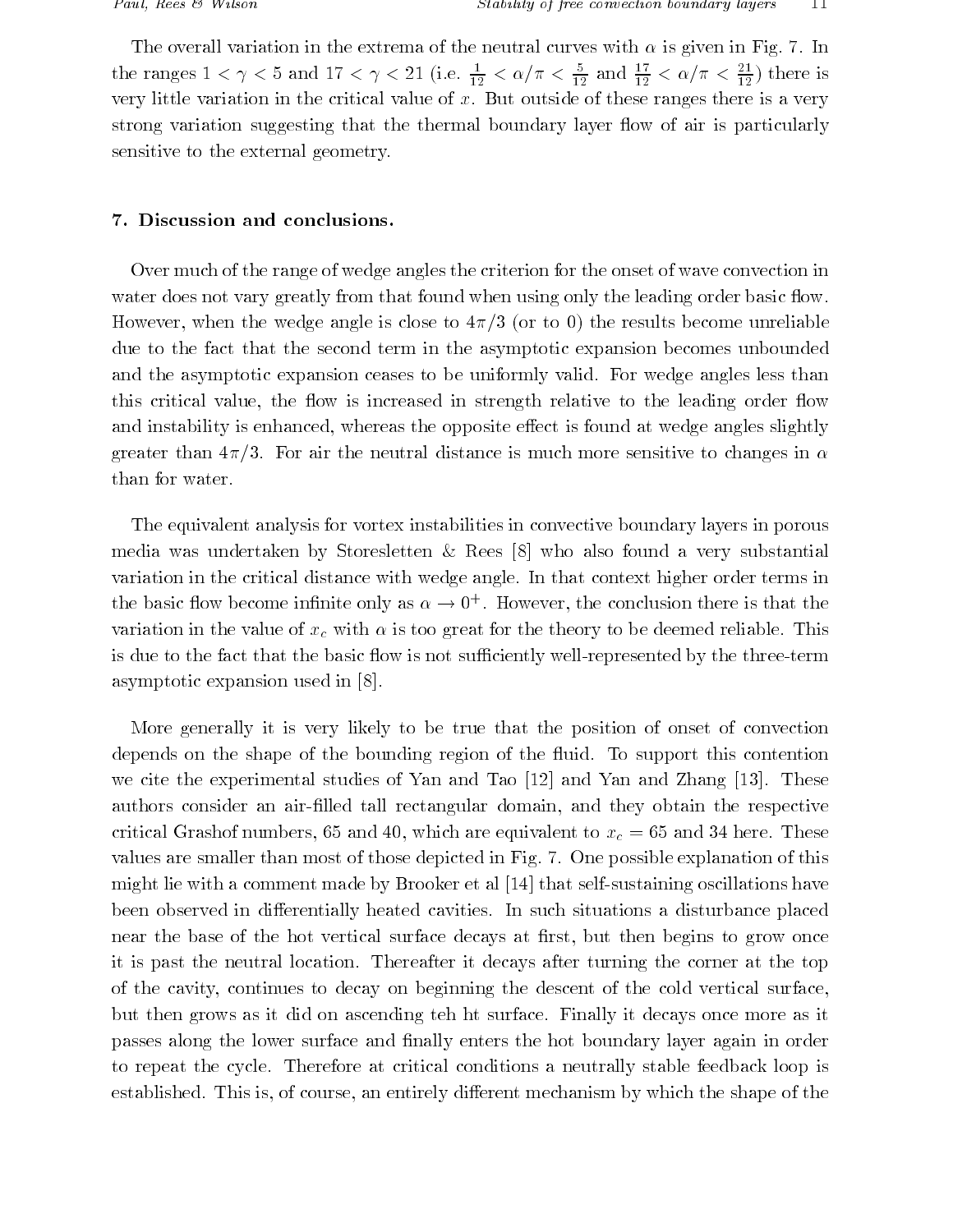domain affects the stability criterion, but it nevertheless shows that consideration must be given to conditions which are external to the boundary layer.

For the present flow, then, we would recommend  $(i)$  that the stability characteristics should be studied using a more accurate basic flow and (ii) that the role played by the overall domain chosen to represent the fluid dynamical situation be emphasized. Both of these recommendations involve the computation of a steady elliptic system of partial differential equations for the basic flow which is of equal difficulty to a detailed unsteady simulation of the full equations and therefore a direct fully numerical approach should be adopted- Such work has been undertaken by the present authors for a thermal boundary layer in a completely unbounded fluid, and is in the process of being prepared for publication Paul et al --

# Acknowledgements

The first author would like to acknowledge the contribution of an Overseas Research Studentship (ORS) and a University of Bath Studentship.

# References

 B- Gebhart Buoyancy induced uid motions characteristic of applications in technol  $\mathcal{L}$ 

 P-R- Nachtsheim Stability of free convection boundary layer ows NASA TN D  $(1963).$ 

 C-A- Heiber B- Gebhart Stability of vertical natural convection boundary laters J-Fluid Mech-  -

 S-E- Haaland E-M- Sparrow Wave instability of natural convection on inclined sur faces according for nonparallelism of the basic ow J- Heat Transfer  -

 F- Godaux B- Gebhart An experimental study of the transition of natural convection ow adjacent to a vertical surface in the case of the surface  $\sim$  1 and 1 and 1 and 1 and 1 and 1 and 1 and 1

, also state and transition of the free of the free of the free of the free convection  $\mathcal{A}$  at a vertical at  $\mathcal{A}$  $\blacksquare$  . The first interval is the first interval interval interval in the first interval interval interval in the first interval interval interval interval in the first interval interval interval in the first interval in

 S-E- Haaland E-M- Sparrow Stability of buoyant boundary layers and plumes taking account to nonparallelism of the basic ows J-1 the basic ows J-1 the parallelism  $\mathcal{L} = \{ \mathcal{L} \mid \mathcal{L} \in \mathcal{L} \}$ 

 L- Storesletten D-A-S- Rees The inuence of higher order eects on the linear in stability of thermal boundary layer next media Int-Antonio Internet and the state of the state of the state of  $(1998)$  1833-1843.

 K-T- Yang E-W- Jerger Firstorder perturbations of laminar freeconvection bound ary layers on a vertical plate J-mail plate J-mail plate J-mail plate J-mail plate J-mail plate J-mail plate J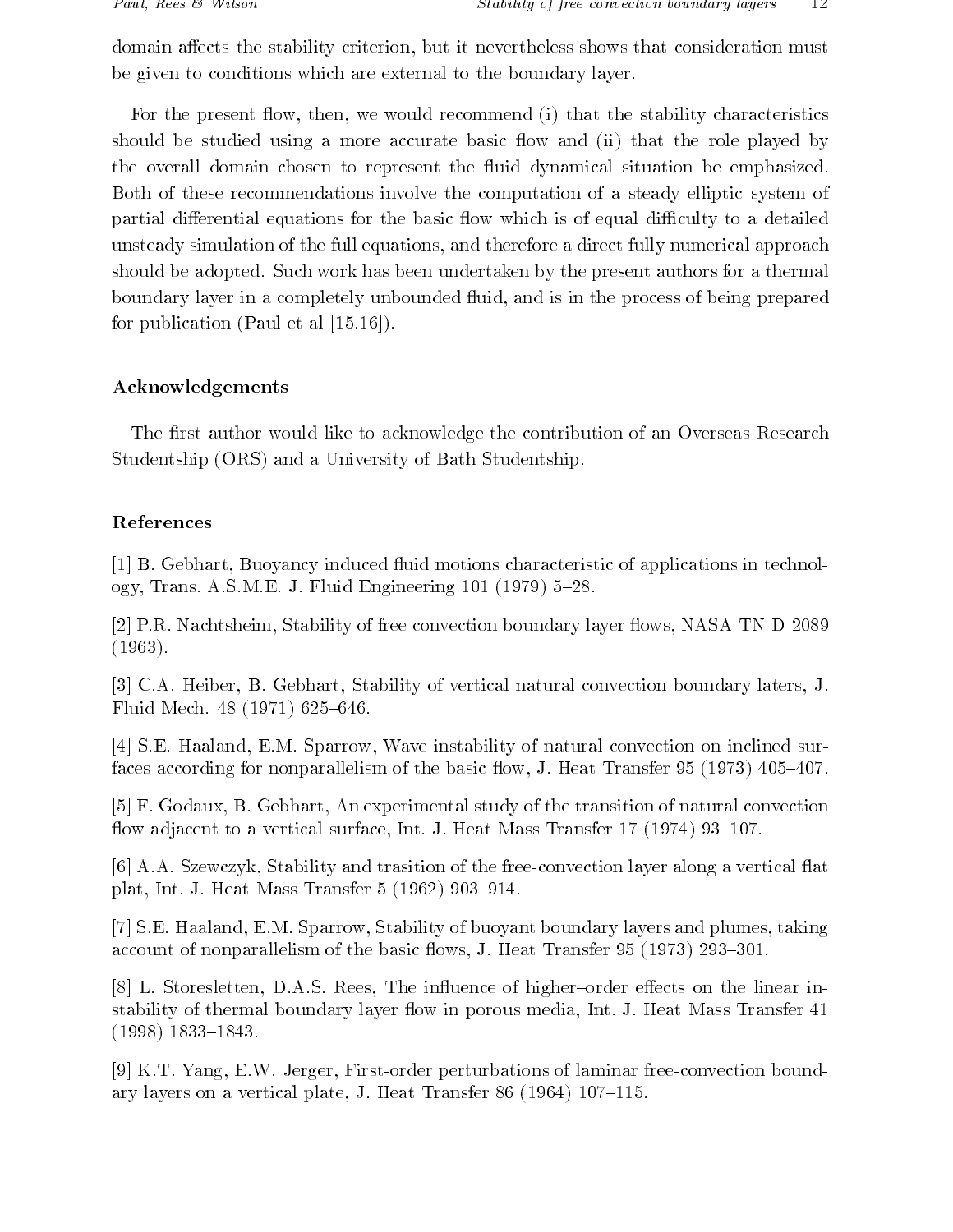S- Lewis A-P- Bassom D-A-S- Rees The stability of vertical thermal boundary layer ow in a porous medium Eure-Unit  $\mathbf{J}$  and  $\mathbf{J}$  are porous medium Eure-Unit  $\mathbf{J}$  and  $\mathbf{J}$ 

 J-J- Shu G- Wilkes Mixed convection kaminar lm condensation on a semiin nite vertical plate J-mail plate J-mail plate J-mail plate J-mail plate J-mail plate J-mail plate J-mail plate J-ma

 D- Yan J-J- Tao An experimental research on the instability of natural convection boundary layer around a vertical heated plate, Acta Mechanica Sinica (English Series)  $15(1999)$  1-7.

 D- Yan H-X- Zhang Buoyancy instability in the natural convection boundary layer around a vertical heated flat plate, Acta Mechanica Sinica (English Series) 18 (2002) 126-132.

, arms armored are armored and are matters and arms are the pattern stations and arms are all interesting and of the vertical boundary layer in a distribution, heated cavity J-Fluid Mech-19 (1999) J-265-281.

, and are the convectivity of the convectivity of free convective or free convective or free constants of the vertical surface- **I-M-Linear** waves submitted for publication-

 M-C- Paul D-A-S- Rees M- Wilson Receptivity of free convective ow from a heated vertical surface. II: Treffition: waves submitted for publication-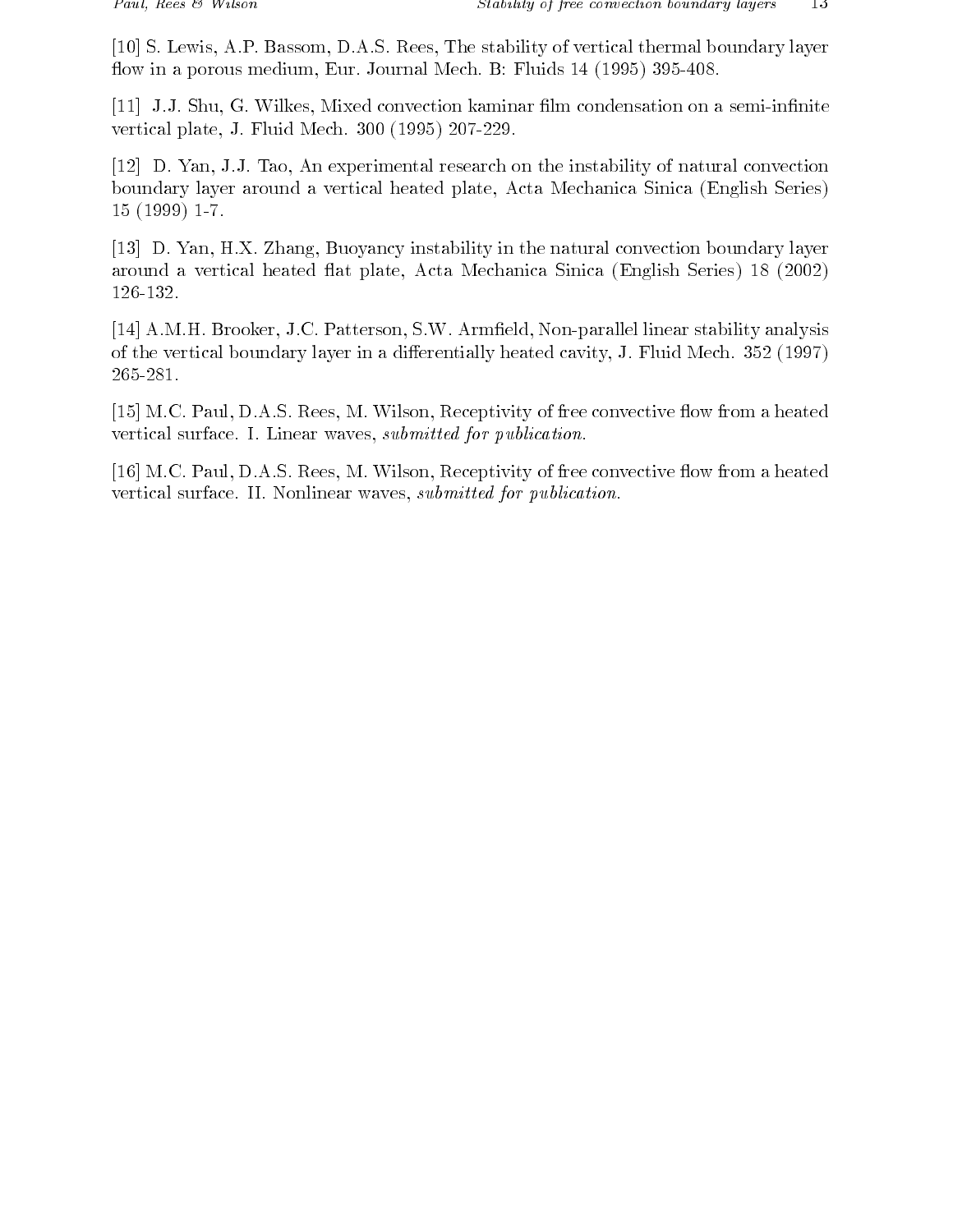



Schematic diagram of the flow configuration showing the coordinate directions, the orientation of surfaces, and displaying two different wedge-angles,  $\alpha$ .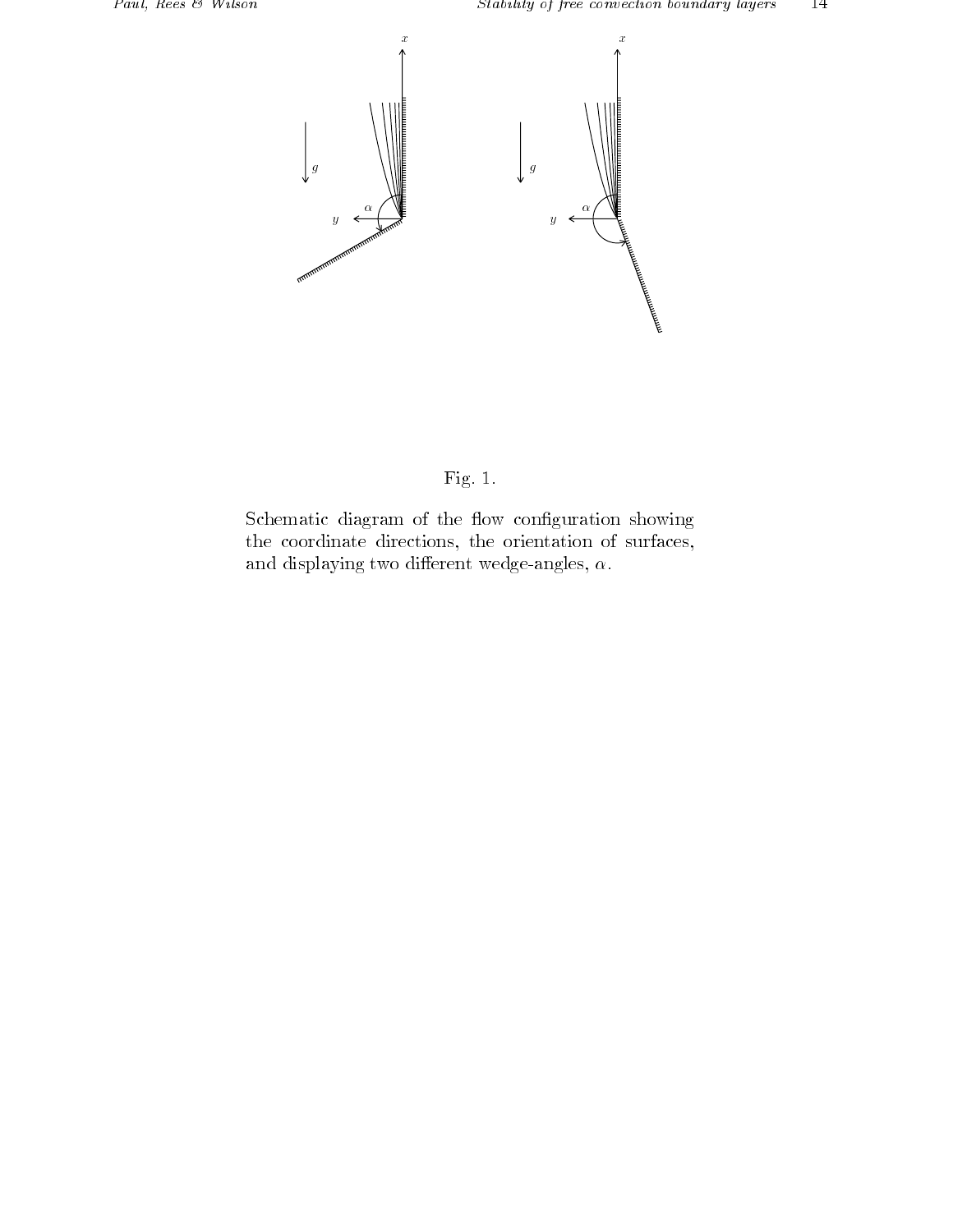

----

Neutral curves for water  $(Pr = 6.7)$ , corresponding to - - - - - where -This corresponds to  $\alpha$  varying between just above 0 and  $\frac{\pi}{3} \pi$ .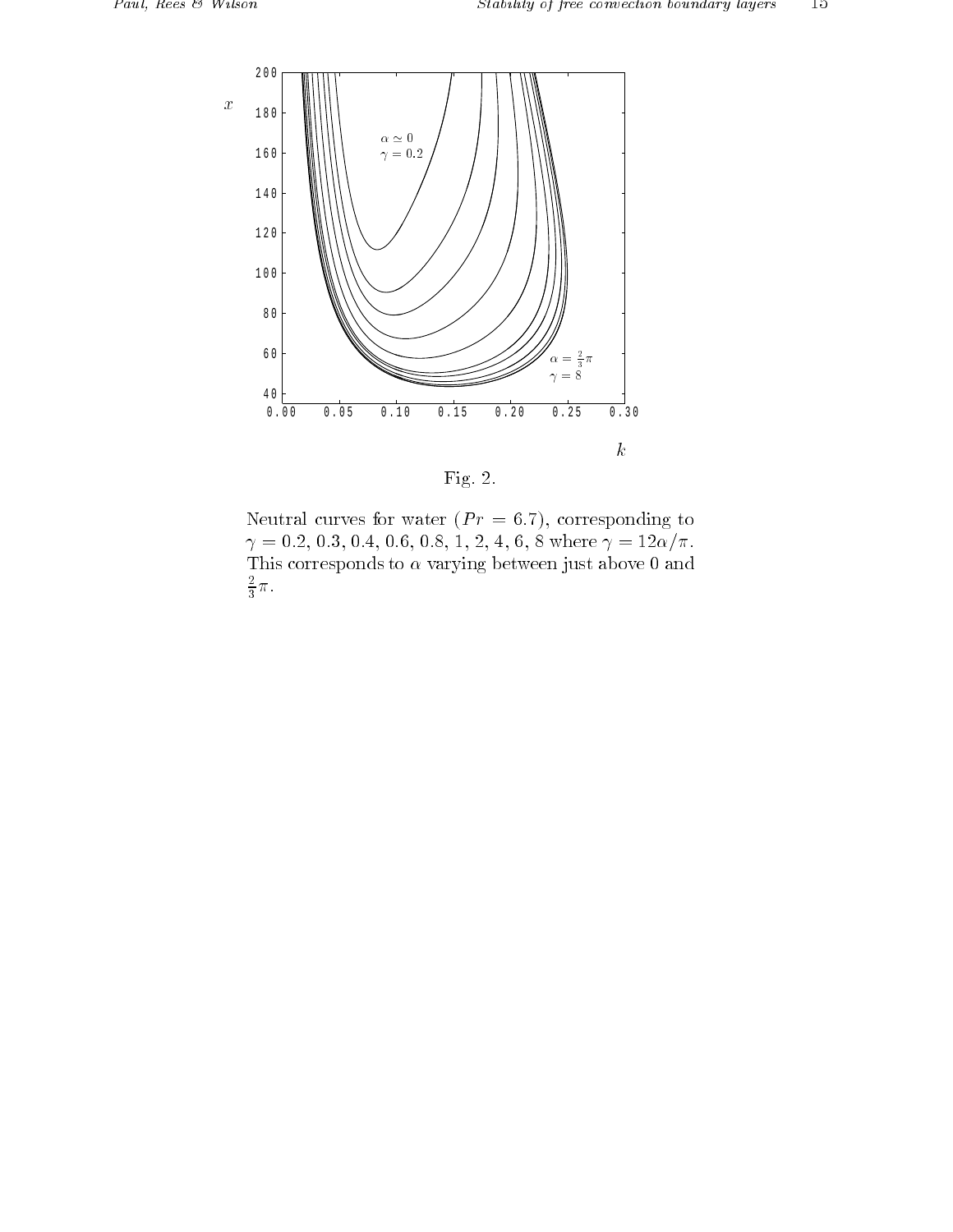

Fig- -

Neutral curves for water  $(Pr = 6.7)$ , corresponding to - - - - - - - where it is the corresponding to the corresponding to the corresponding to the corresponding to the corresponding to the corresponding to the corresponding to the corresponding to the corresponding to the corresponding t between  $2\pi/3$  and almost  $4\pi/3$ .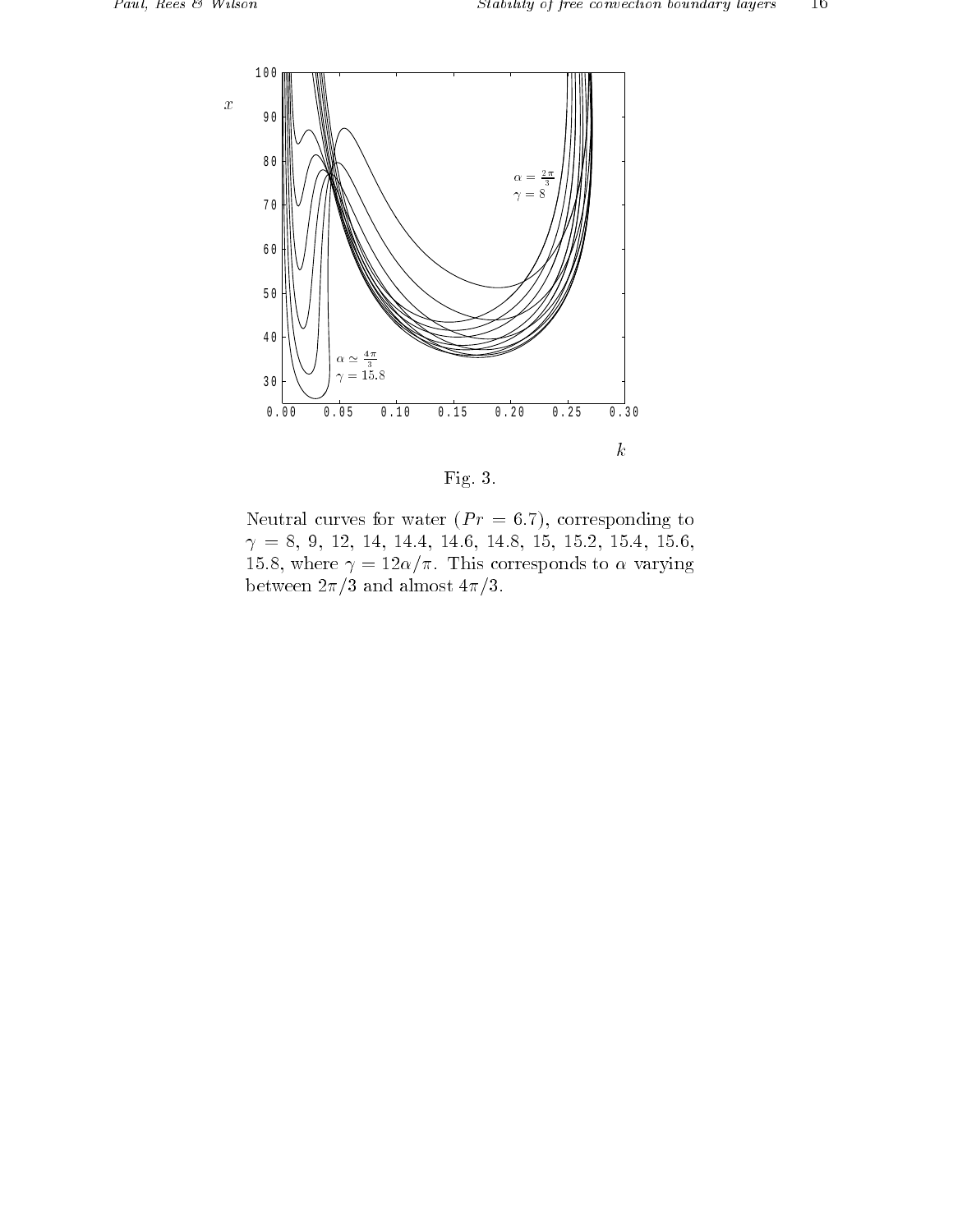

----

Evolution of the critical points on the neutral curves and the second contract of the contract of the contract of the contract of the contract of the contract of the local maximum while  $m$  denotes a local minimum.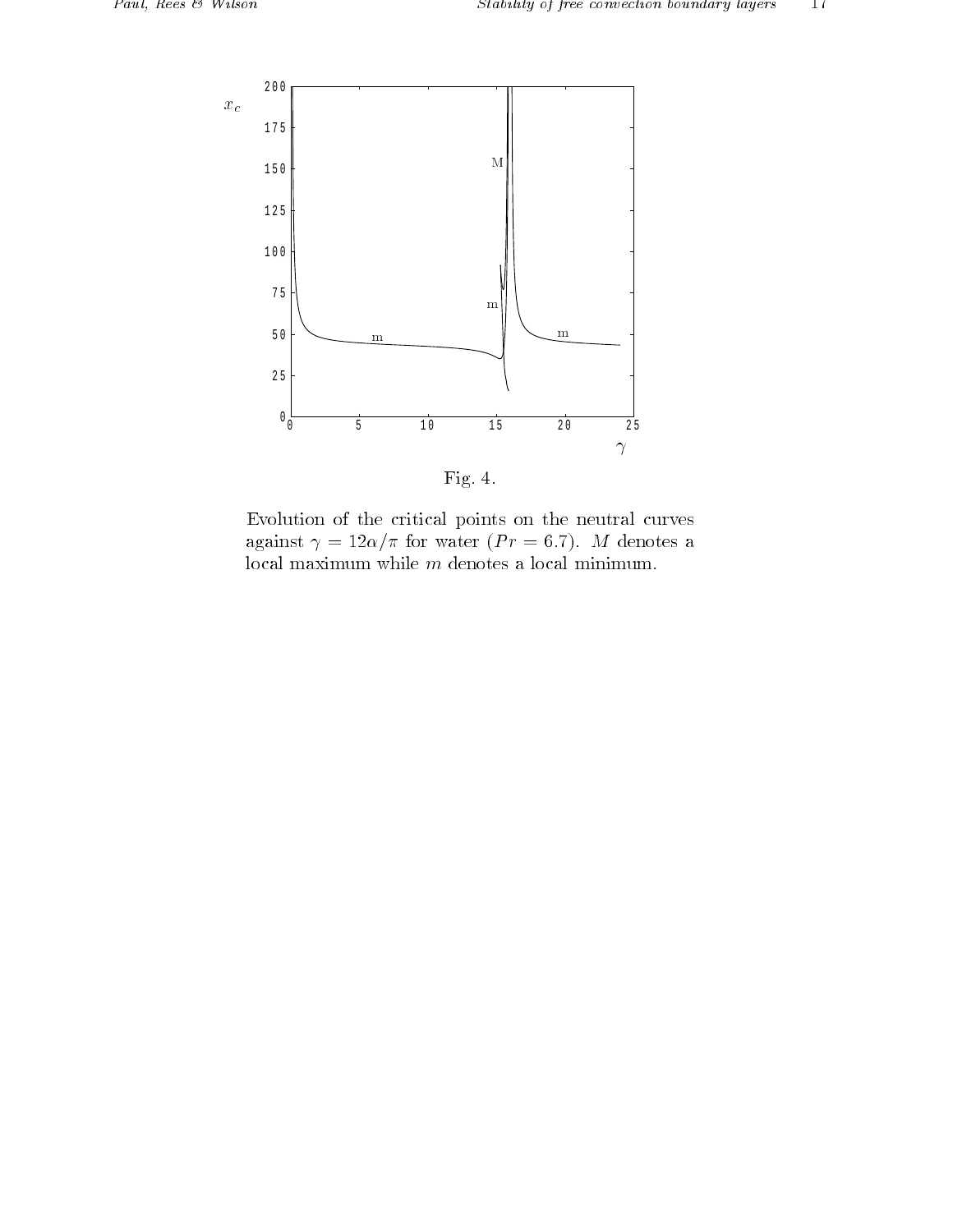

----

Neutral curves for air ( $Pr = 0.7$ ), corresponding to  $\gamma =$ - - - - - and where -This corresponds to  $\alpha$  varying between just above 0 and  $\frac{\pi}{3} \pi$ .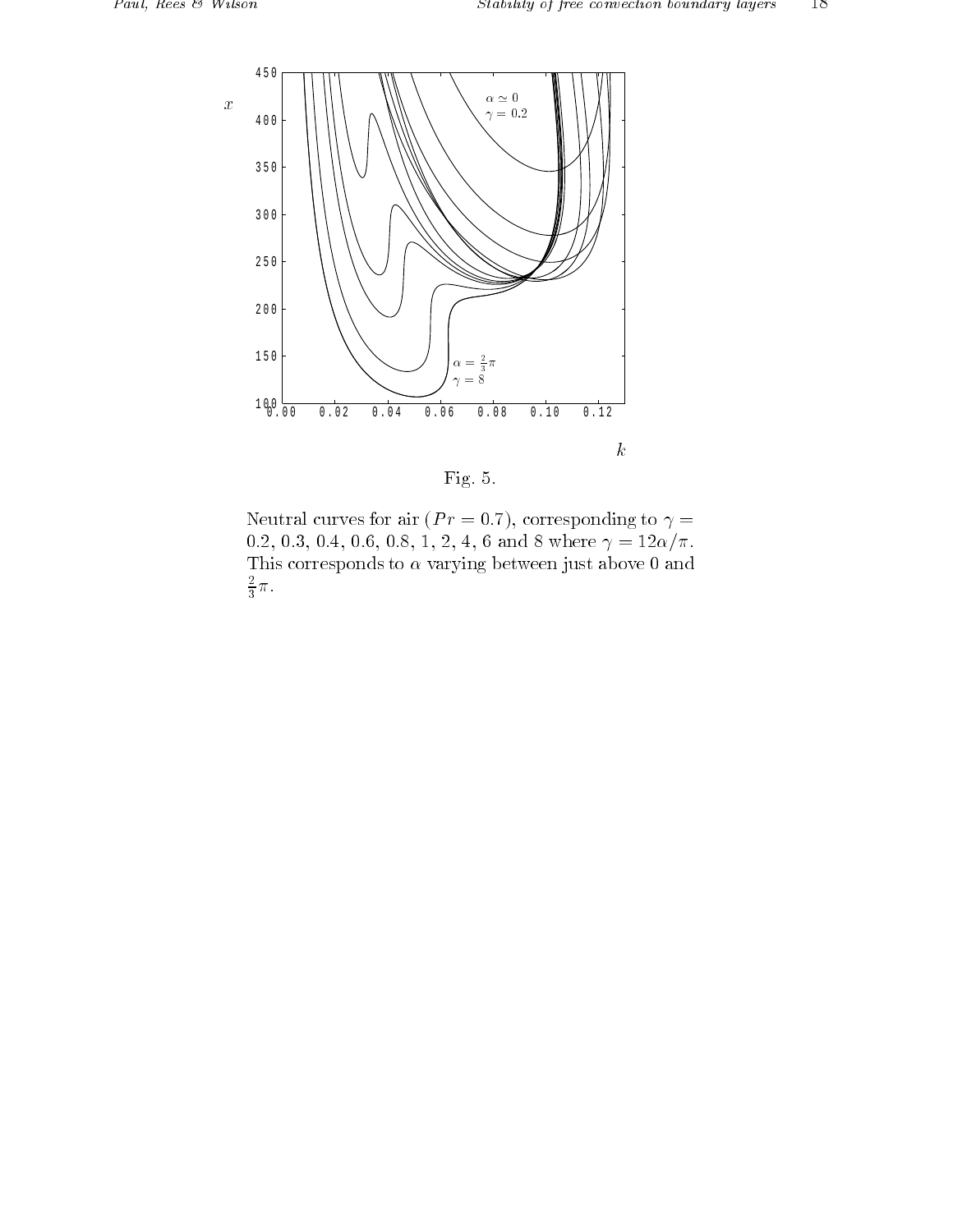

----

Neutral curves for air ( $Pr = 0.7$ ), corresponding to  $\gamma =$  - - - - - - - - where it is the corresponding to the corresponding to the corresponding to the corresponding to the corresponding to the corresponding to the corresponding to the corresponding to the corresponding to the corresponding t between  $2\pi/3$  and almost  $4\pi/3$ .